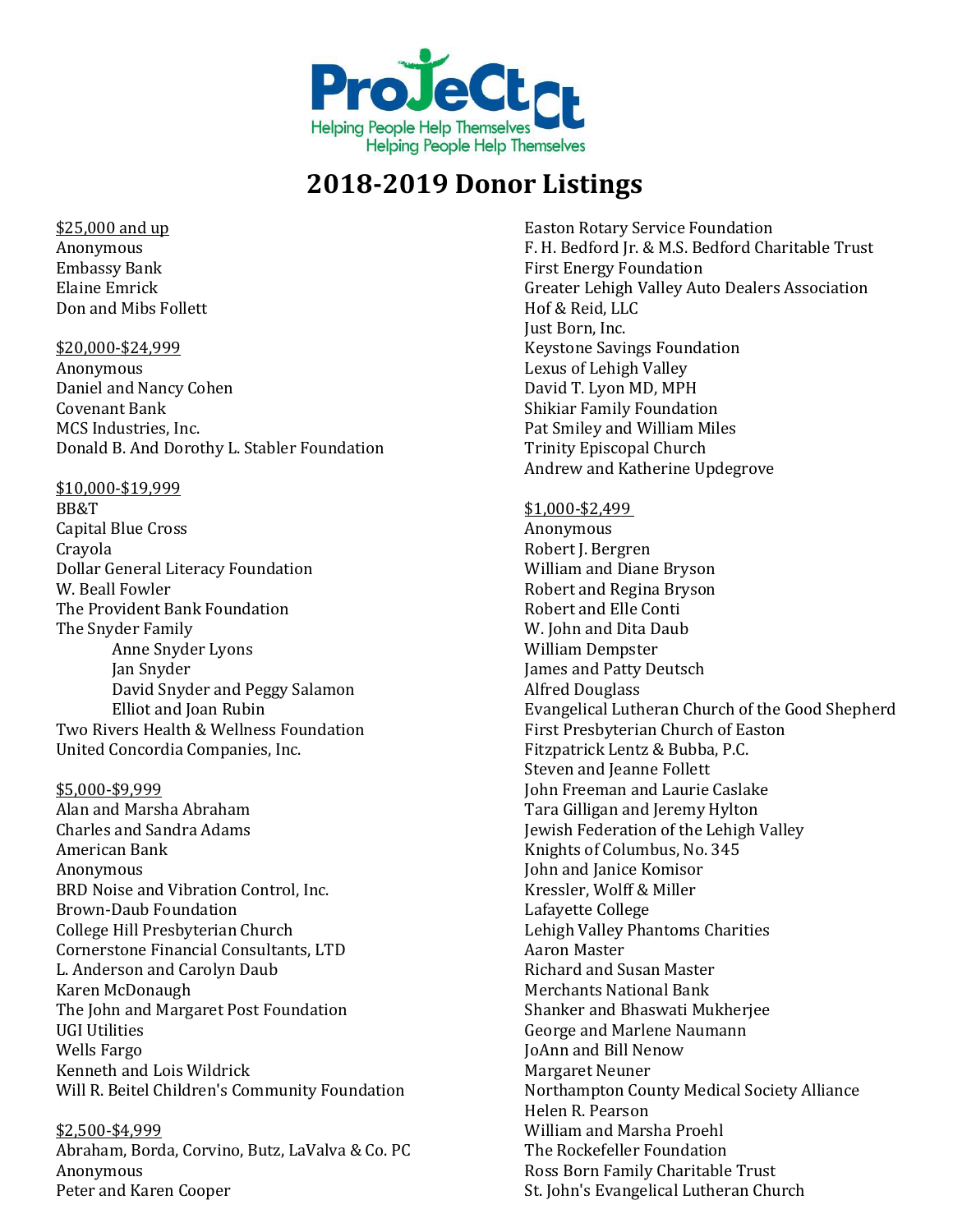

St. John's Evangelical Lutheran Church of Wms Twps. The Bill Sugra Memorial Fund The Hayes Foundation The Lehr Foundation Brian and Linda Tretiak Stephen Updegrove and Kathleen Hayes Blanche Vargo Waldman Family Charitable Trust Wawa Foundation Inc. Weis Markets, Inc. Women of the ELCA of Durham

\$500-\$999 Marc and Aliette Abo

Mario Andretti Anonymous Arndts Lutheran Church Ashton Funeral Home Peter Chase and Debra Ashton-Chase Phyllis Bock Campbell, Rappold & Yurasitis LLP Virginia Cieslicki Cohen, Feeley, Altemose & Rambo Jennifer Cohen Martin D. Cohen Family Foundation Cornerstone Advisors Asset Management, Inc. Sharon DiFelice Jerome and Ann Dlugasch Jean Ealer Easton Lions Club Evangelical Lutheran Church of Durham Faith Lutheran Church First United Church of Christ of Easton Gary and BJ Evans Robert Foltz Frank and Beth Gerenser GLCJ Holdings, LLC. Raymond Harbort Jason Hartzell William and Jane Heilman Albert and Patricia Jinks Lafayette Ambassador Bank Donald and Patricia Lockard Brian Lokitis Beverly McCabe Met-Ed, A First-Energy Company Barry J. Miles Margaret and Russell Moser Steven and Carolyn Moyer

Mutual of America Life Insurance Co. Toni Nass Our Lady of Mercy Parish Bradley and Elizabeth Quin Anthony and Wendy Rotondo Stephen and Donna Schlegel Ronald Shipman and Antonia Grifo James and Jacqueline Stackhouse Mark Strozeski Strunk Funeral Home Bruce and Judy Waldman Dolores Wahlgren Walmart Stores, Inc. Weis Markets # 00168 J. Marshal and Kay Wolff James and Susan Woolley David Zippel and Michael Johnston \$250-\$499 Air Products and Chemicals, Inc., Retirees Renee M. Amator Anonymous Michael Anthony Dolores Arcuri Arlene Ashton Geoffrey and Helen Borda Carducci Salmento Charitable Fund Harvey and Elizabeth Cartine Arthur and Susan Charlton Theodore Cheung Concannon Miller & Co., P.C. Den and Jane Cullen Russ and Noreen Davis George and Joan Dicker Evangelical Lutheran Church of Durham Jay and Fran Fisher Jane Fleck Dent and Cindy Follweiler Harry and Carol Freebairn Eugene Giunta Paul Graff Joan Heilman Isaac and Sam Hof Selma Jacowitz Michael and Elizabeth Joseph Harvey A. Katz Jennifer E. Kehler Kiwanis Foundation of Easton, Inc.

Mark and Iris Koshar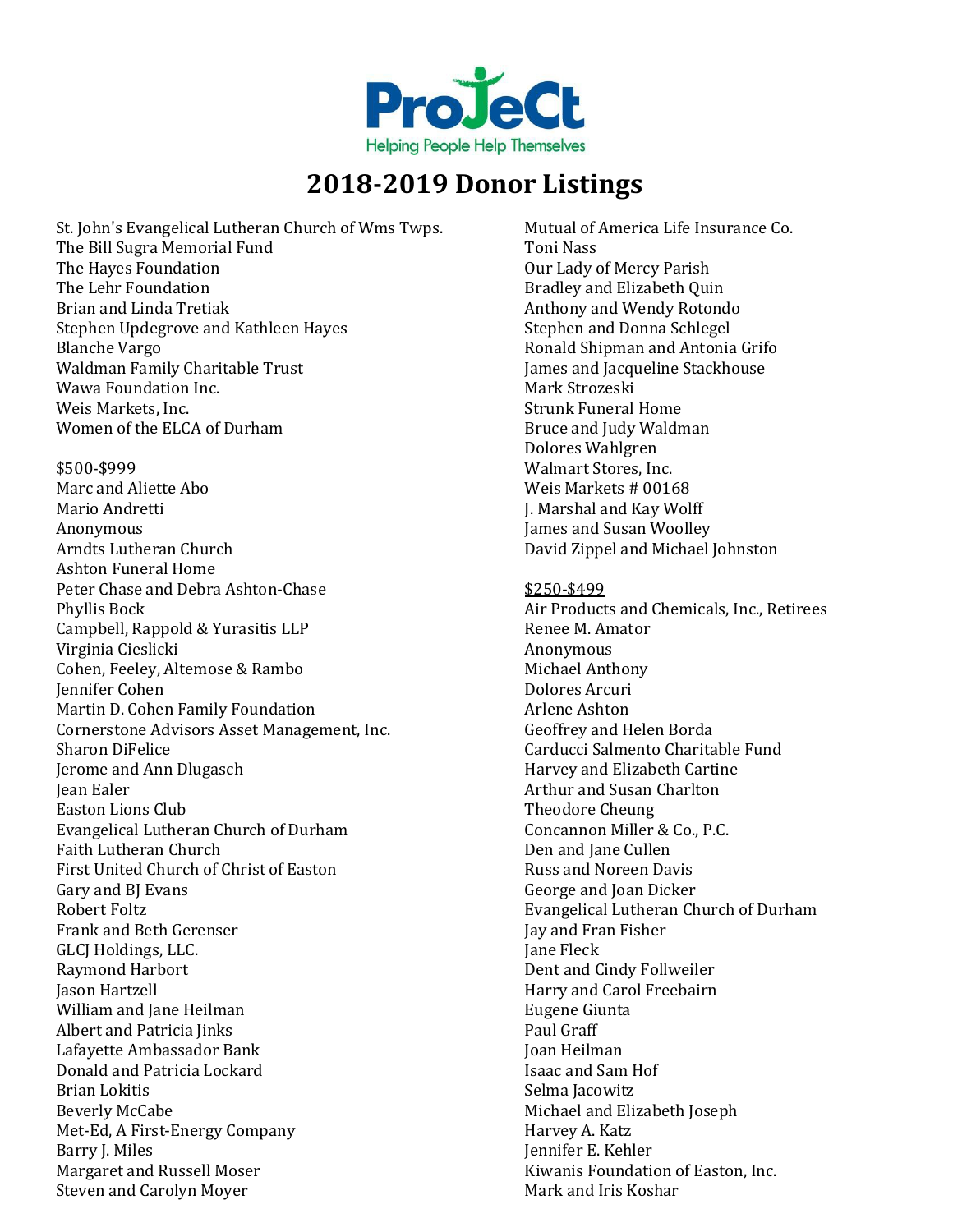

Richard S. Krauss, DMD Daniel Longo Joseph and Noralee Manzek Howard McGinn and Annette Stoody Jeffrey and Noreen Mohler Pamela Moschini Howard and Jill Nathanson Peter and Nina Olieman One Financial Services Emery and Alex Owens Trevor and Jennie Pinho Artie and Susie Ravitz Reynolds & Reynolds Electronics, Inc. Jeremy and Nishali Rose John and Faith Ryan Eric Schenkel and Susan Baum Thomas and Katie Schlegel William and Carol Schroeher ShopRite of Hunterdon County, Inc. St. John's Church on Morgan Hill Flora Szabo The Comcast Foundation Lindsley and Corinna Van der Veer Thomas and Nancy Walters Richard and Mary Wilford-Hunt

#### \$100-\$249

Richard and Kim Adams Paul and Anne Adolf Nick and Dianna Alfero Allentown Associates, LLC Howard Altman Atul and Pat Amin Anonymous (10) Carolyn Baldwin-SoRelle Dan and Judith Bauer Peter and Margaret Baumann George and Patrice Baurkot Tara Bender Elizabeth M. Bergeron Bill Bergstein William Bloss Richard and Patricia Bombardieri Paul and Paula Braden Wayne and Sally Braffman James D. Brown Paul and Judy Brunswick Buckeye Partners, L.P. C. F. Martin And Co., Inc.

Benjamin Chaplin Lorraine Chromiak Roger and Carolyn Conners John and Vera Cosgrove Tom and Marge Coughlin John and Joan Crescenzi Staci L. Daetz Melody Davis Ed Dean Jim and Kathy Dempsey Michael Detweiler Carol Devlin John and Barbara Diamant John Eisenhard Herbert and Lois Emsweller Skip and Mary Fairchild Norman Falk Peter B. Fallon Stephen and Renee Ferretti John and Audra Fidelibus Ellis and Phyllis Finger First Northern Bank & Trust James S. Flagg Fox Brothers Alarm Service Robert and Suzanne Frederick Robert and Terri Freeman Friends of ProJeCt J. Barry and Lorraine Fugere Charles Fulton Gerard and Ann Haley Gabrielli Jim and Chris Gaither Gary Neil Asteak, Attorney At Law Cynthia Gegeckas Cary and Kelly Giacalone Steven and Judy Goldstein Gary and Elizabeth Gordon Patricia Gould John and Judith Greco Lorna Gruber Richard Guhl Chris and Candy Gulotta H&R Block Richard and Ila Belle Hahn James and Nancy Handzo Richard and Ann Hanson Tom Harper Watson and Babette Hart Dannah Hartman Jill Heck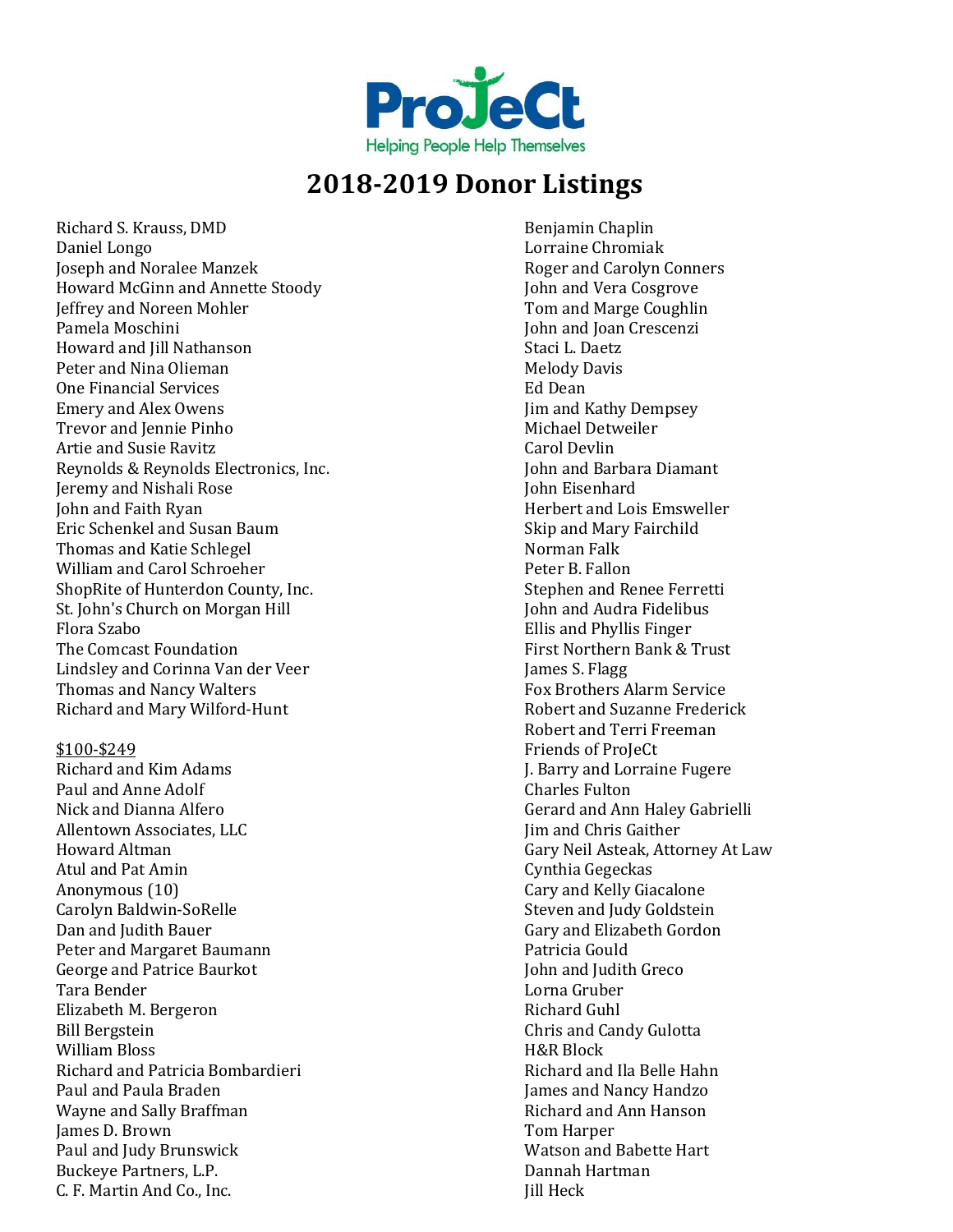

Jaclyn Hensley James Hauser and Joyce Hinnefeld Theresa Hogan Jason and Laura Horn Jeremy and Dawn Hough Thomas and Polly Hunt Margaret Hurley Robert and Kristin Lee Jacobs Robert Kaintz Kostas and Kimberly Kalogeropoulos Kurt and Judy Kelechava Richard Kendrick John and Frances Kennedy Thomas and Cathy Kiley Kings Daughters of The First Reformed Church Jack and Marla Kinney Kiwanis Club of Palmer Township Julie Knight Gregory Kolaronda Wesley and Beth Kozinn Paul and Sally Kraft Brenda S. Krinsky Mark Lago Hans and Rebekah Lauten Mike Lebens David and Kathryn Leber Arnold Lichten Flori Lockwitch Vito and Patricia Loguidice Lutheran Congregational Services Mildred Marcus Bud and Linda Martin Eugene and Kathy Mateff Richard and Mary Jane McAteer Bruce and Pat McCutcheon Kimberly McFadden John and Susan McGraw Donald and Lucille McNellis Jay Mehlman Peter and Kristen Melan Philip and Linda Mitman Batoul Najmi Northampton County Employees Oieni Construction Co. Rod and Karen Oren George and Gail Owens George Panichas and Michiko Okaya Joe and Jan Panto Salvatore and Pam Panto

SusanRae Parker Michelle A. Pedersen Ronald and Marsha Plantone Natalie Plata Arthur and Karen Popkave Rick and Megan Principato Quaint Oak Bank Mitchell and Carol Rabinowitz Constance A. Rampulla Mildred Reichard Reimer Bros. Peter Reinke John and Kathleen Reitz Ritchey and Roberta Ricci Linda A. Rice Kristen Rinaldi RIPE, Inc. D/b/a Easton Wine Project Martha Ritz Thomas and Rebecca Rosenbauer Marvin and Janet Rosenthal William and Denise Rossi Roger and Susan Ruggles Susan S. Sabatine John and Carol Santoleri Jean Anne Shafferman Om Sharma, M.D., P.C. Susan Sosnow Frank and Dawn Spaccarotella Frank and Donna Stettner Temple Covenant of Peace The Children's Home of Easton Terrill and Jean Theman Stephanie Tomaino Triad Tool & Die Company, Inc. Union Fuel Company Vistage Lehigh Valley Robert and Beverly Vogel Timothy Warren Robert and Sandy Weiner Lloyd and Joyce Welken Jimmy and Maryellen Wichelhaus John Williamson and Susan Spanziani Nanette Wolf David and Christine Wolff Robert and Jeanne Young Becky Zavilla Sandra Zemgulis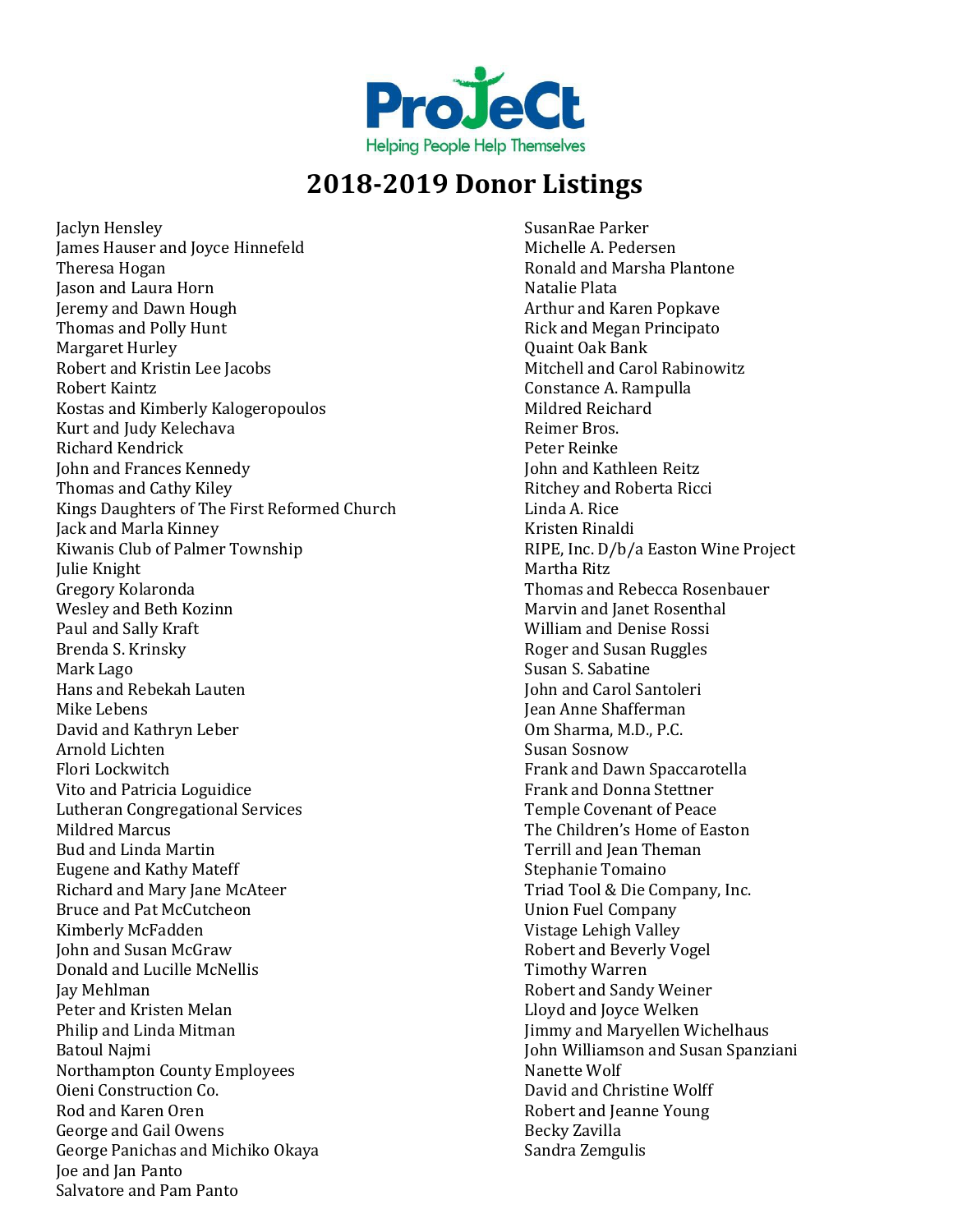

\$1-\$99 Jennifer Abel Laini Abraham Helaine Abramson Angel Ackerman Sara Altshul Betsy Ames Deven Amin and Ashley Stephans Nadine R. Anderson Anonymous (7) Linda Arra and Joseph Lane Marilyn Augustus Jeffrey and Rosie Bader Helen Clothier Ballard Douglas and Marnie Barefoot Andrew and Shirley Bartos Linda Becker Michael and Anne Kelly Bennett Ethan and Kyra Berkove Kate Betts-Kellengren John and Joy Betz Brian Blair Samuel and Anna Bodder Mike and Nancy Bonfanti Patricia Bradt Selma Brau Rodney and Darcel Bridges Justin and Lori Buck Edward and Betty Buckley Karl and Catherine Butz Timothy and Connie Cain Sharon Callahan John S. Campbell Shannon Campbell John and Cathy Castrovinci Antoinette Cavaliere Benjamin and Janis Chack Michael Chillot Gary and Christine Cleaver Robert and MaryAnne Coe Dana and Deb Conover Andrea Cooper Fair John and Barbara Corcoran Joseph and Karen Corpora Julie Corredots Lisa Daugherty Holly Davis-Hockman David Den Boer Raymond J. DeRaymond

Anthony and Evelyn Di Candia Millie Dickmeyer Eric Diefenderfer Gary and Sally Dietterick Mark and Hillary Dobos Stephanie Dolph Tomblers Home Bakery Helen V. Dungan Mary Ann Dutkin Grace Ealer Vicki Eckert Thomas Elliott Angela L. Ellis Glen Engler Thomas and Carolyn Evans Earl and Patricia Fauerbach Carl and Gerry Fisher Evan Fisher Lynn Fraser Barbara Fraust David and Sally Frost Charles and Margaret Fuller Caleb Gallemore Keith Gary La Famiglia Gentile Jonathan Gerard Anne Gerr Patricia L. Gibbs Janel Gilyard Glenmoor Crafters Club Helen Goehring Jay Golden Heidi Golightly John A. Gregor Daniel Griffith Rick and Amie Grubb Joseph Grunklee Richard B. Hagerman Michael and Susan Hahn Patrick J. Hammerstone Terrance Hand Marna Hayden John C. Hayes Sally Heck Rhodin John and Shirley Heinsohn Gayle Hendricks Steve and Mary Heryla Thomas and Janice Higgins Renee S. Hillman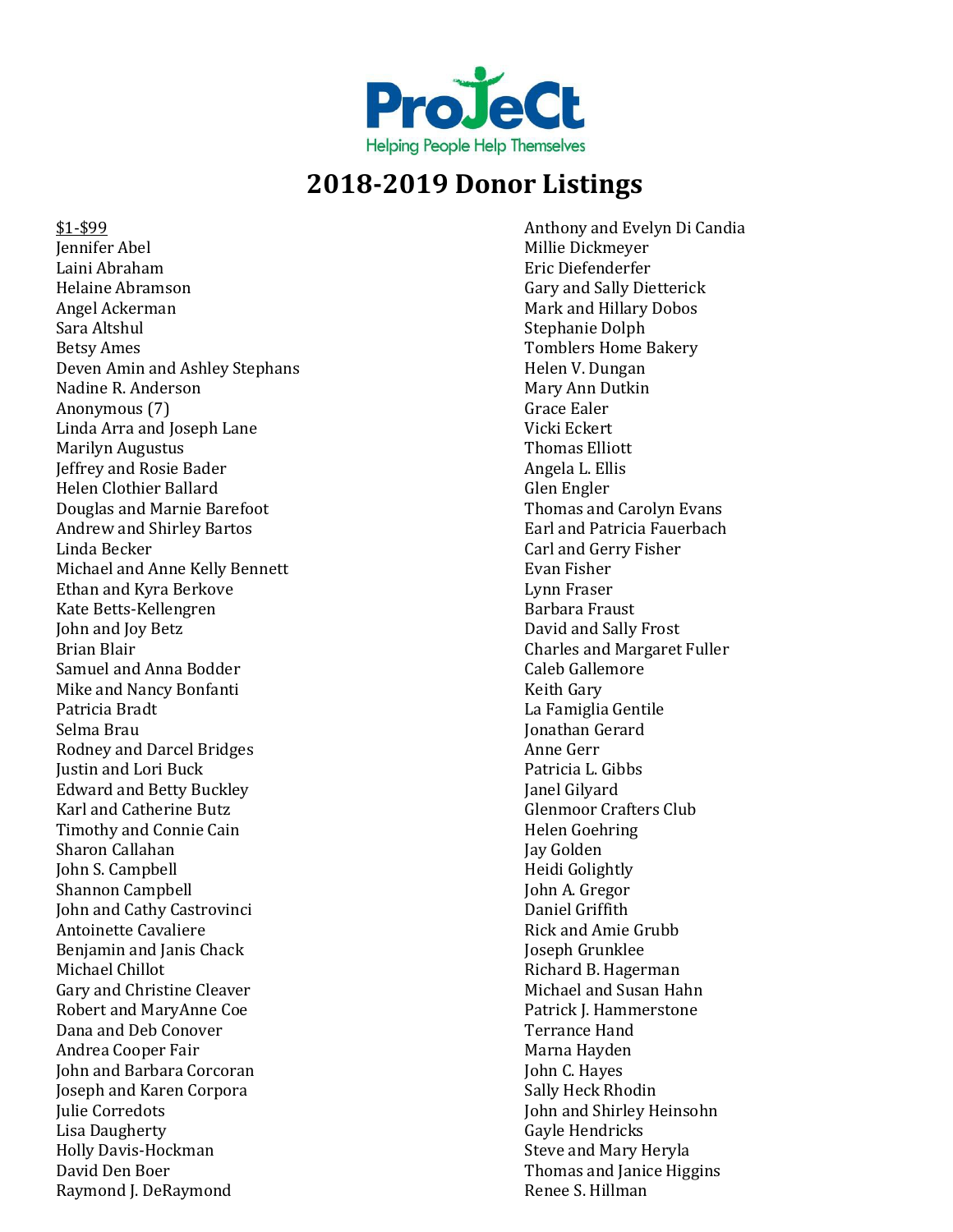

James Hauser and Joyce Hinnefeld John H. Hobart Lynne Holden David and Renee Hollander Anne Houston Anthony Hubbard and Stephanie Plantone-Hubbard Katy Hunter Christopher Johnson Susan M. Jones Jeannie Joseph Roland and Dorothy Joseph William and Jeanne Joseph Tiffany Judge Patrick Kaine Kaj and Mary Karch Daniel and Anne Kaye Sandra Kennedy Koroush and Parvin Khalighi Joan Kicska Rob and Pallavi Kilpatrick Kenneth and Sharon Kochey Patricia Koefoed James and Linda Kondikoff Krause Enterprises Inc. David Kreidler Alfred Krug Katja Kruppe Hildegard Kurt Robert and Dimoretta Lammi Hans and Rebekah Lauten Anne Lehr Robert W. Lepley Lesavoy, Butz & Seitz LLC Jeff and Suzanne Leskosky Charles W. Lewis Howard and Beverly Lewis Eric B. Luftig James and Joanne Mack Frank and Joan Mammana Eric and Susan Mangler Ross and Joan Marcus Jesse N. Markowitz Anna Maria Marzullo William and Linda Maxon Barry and Pamela McCarty Ed McDevitt Tammy McKillip Silvia Medford Mary Titus Michener

Jim Middendorf Nancy R. Miller Verna M. Miller Krista Miller-Casey Gladys S. Millheim Winifred Millheim and Lynn Kuhns Janet Mishkin Joseph and Elaine Molnar Gordon and K Lynne Moore Robert and Robin Moran Carol A. Morris Roger and Karen Murray Mark and Anita Nagurka Thomas and Ellen Nagy James and Donna Narlesky Benjamin and Barbara Naska George and Kathy Nassoor Steven and Elaine Nesbit New York Tailors Andrea Odom Lawrence and Margaret Opthof Rosemarie Osborn Palmer Plastics, Inc. Sue Pappas Lewis and Diane Parker Eva S. Parry Marie Paulus Rosalie Perrone Charles Peterson and Monica Seligmann Robert and Stacie Phillips Sandra B. Phillips Lucia Picaro Elisabeth Pigliacampi Timothy Ryzer Poff Stephen and Jody Poniatowski Kathryn T. Presto Robert and Donna Pretopapa Nicholas and Aspasia Prodes Allison Puchyr Wayne and Shirley Pysher Mitzi Reinbold Andy and Elizabeth Rieland Michael and Priscilla Riskin Kia Rogers Ron and Laurie Roth Donna Rover-Ruggiero Donna C. Ruth Albert Rutherford Robert and Diane Sandt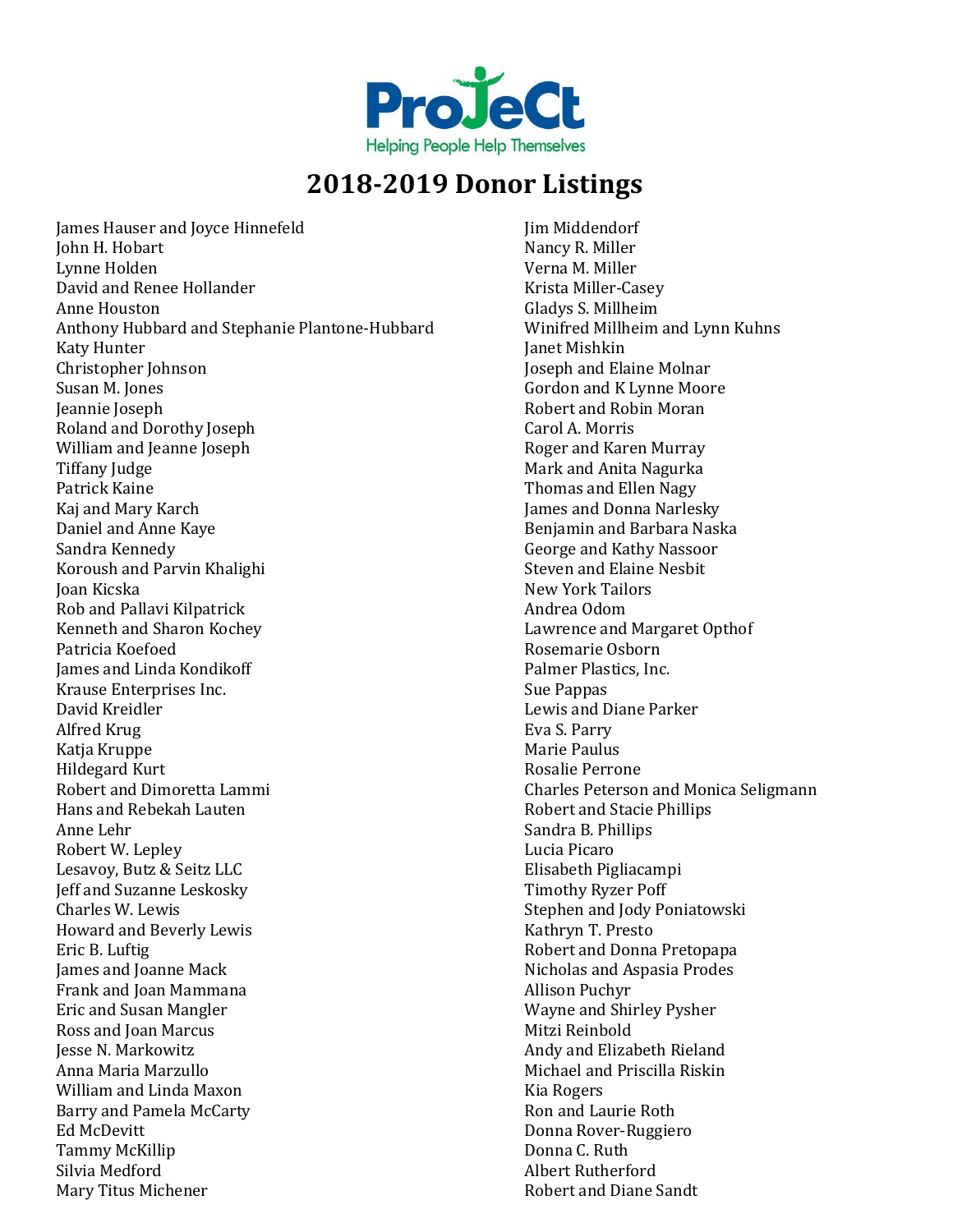

Michael E. Sawyer Paul and June Schlueter Jonathan and Beverly Schnitzer David Schwartz Victor Scomillio Monica Seligmann John J. Serfecz Julie Shelley Ed and Kathy Shepherd David Shoemaker Helaine Sigal Elizabeth Simmons R.C. Smith Roslyne Smolow Gena Sonnenberg Wayne and Lisa Stitt Erin Stocker Church Stotz & Fatzinger Office Supply Sullivan Oil & Propane Jay Testa John and Josephine Thomas Bill J. Tonkin Nancy Tunis Peter Violante Christopher and Nicole Vogel Stanley and Judith Walker Scott and Catherine Walters William and Barb Walters Carrie Ward Gerald Weisberger and Gail Ehrens Stephen and Hillary Weiss Michael and Vicki Werkheiser Robert A. Williams Wm Parsons Chapter Order of Eastern Star #185 Lucas Wolk Edward and Mary Womack Jeannette Woodley Patsy Woodson Carl and Rosemary Woronowicz Donald and Santa Wright Richard and Virginia Yanzsa Charles and Georgia Young Herman and Jessica Ytkin Sa Zak Christopher Zavecz Carolina Zorrilla

In-Kind Donors 3rd & Ferry Fish Market Angel Ackerman Kim Culver Adams Anonymous (7) Arndts Lutheran Church Barnes & Noble Booksellers Trisha Beegle Michael Bolton and Merideth Mueller Book & Puppet Company Boser Geist Brewery Boy Scouts Troop # 21 Boy Scouts Troop #25 Capital Genealogy Carrabbas Italian Grill College Hill Presbyterian Church Connoisseur Media Patricia Ann Corcoran Crayola Crayola Experience Creative Closets LTD Gwen Dashner Delaware & Lehigh National Heritage Corridor Delaware River Books Jim and Kathy Dempsey Donegal Square Gwyn Dresher Easton Area School District Easton Outdoor Company Easton Public Library Easton Public Market Evangelical Lutheran Church of Durham Evangelical Lutheran Church of the Good Shepherd Faith Lutheran Church Sue Ferguson First Moravian Church of Easton First Presbyterian Church of Easton First United Church of Christ of Easton Fitzpatrick Lentz & Bubba, P.C. Flow Serve Forks United Church of Christ Franklin Hills Vineyard FreeFall Trampoline Park John Freeman and Laurie Caslake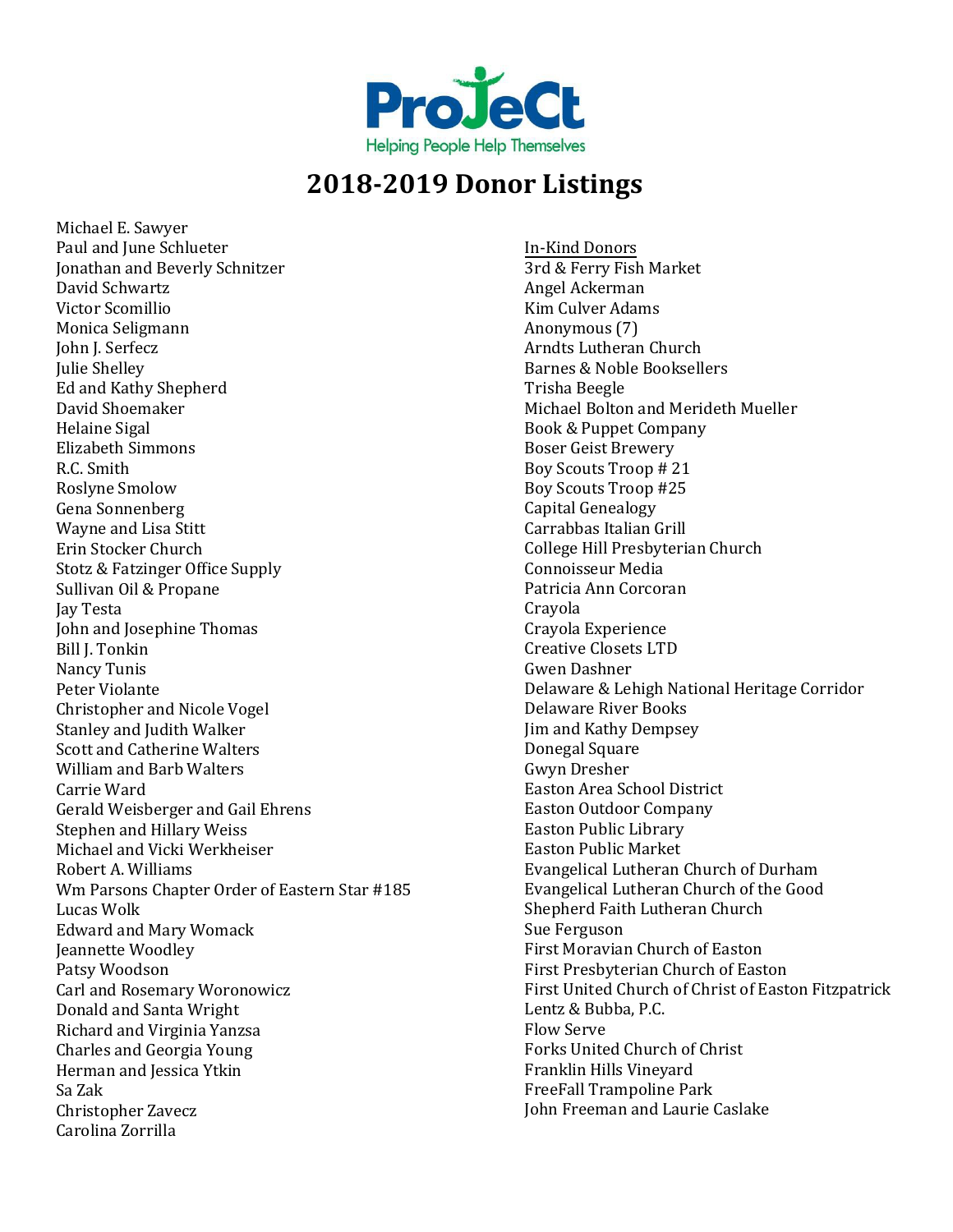

Fringe Arts GIANT Food Stores Gilbert Farm Good Shepherd Evangelical Lutheran Church Grace Church Bethlehem Greater Easton Development Partnership Greater Valley YMCA Green Pond United Methodist Church Grocery Outlet Anna Grunwald Terri Gudzinas Tina Haas Brenda L. Hall-Kennedy Hampton Inn Richard and Ann Hanson Tom Harper Dannah Hartman Hayden Resources Inc. Jaclyn Hensley Historic Hotel Bethlehem Historic Philadelphia, Inc. Carol Hoff Holiday Inn Conference Center Wesley Holmes Jason and Laura Horn Braquelle Horton Hughes Relocation Services, Inc. John and Patti Hunara Hunter Hill Farm CSA J. Morgan Salon And Home Jacobs Farm Community James A. Michener Art Museum Jennifer Rhoades Yoga Just Born, Inc. Klein Farms KLO Events Kramer Portraits Lafayette College Lafayette College Hunger Coalition Lafayette College ITS Department Lehigh Gorge Scenic Railway Lehigh Valley Laser Tag Lehigh Valley Style Magazine Elliot Lesser Longwood Gardens Lost River Caverns Marblehead Chowder House Marra Family Mauser Corp.

Joseph McDonald John and Susan McGraw Silvia Medford Metta Relaxation Co. Stella Misor Monocacy Farm Project Muhlenberg College Theatre & Dance National Constitution Center National Museum of Industrial History Nature's Way Al and Karla Nauman William and JoAnn Nenow New Creation United Church of Christ New Jerusalem Church Newseum Northampton Historical And Genealogical Society Oriental Trading Company, Inc. Rosemarie Osborn Our Lady of Mercy Parish PA Shakespeare Festival at DeSales Palmer Township AARP Chap. 2144 Panera Bread Company Bill and Jennifer Parker Parkway Lanes PetSmart Philadelphia Eagles Philadelphia Magic Gardens Philadelphia Museum of Art Plant-A-Row Michael Prebosnyak Repertory Dance Theatre Todd Rhodes Robert Richardson Martha Ritz Donna Rover-Ruggiero Diane Rudolph Paul and June Schlueter Second Harvest of Lehigh Valley Sheetz Sigal Museum Janet B. Snyder St. Andrew's Evangelical Lutheran Church St. John's Church on Morgan Hill St. John's Evangelical Lutheran Church St. John's Evangelical Lutheran Church of Wms Twsp St. Luke's Hospital - Anderson Campus St. Luke's University Health Network St. Vincent De Paul Society Frank and Donna Stettner